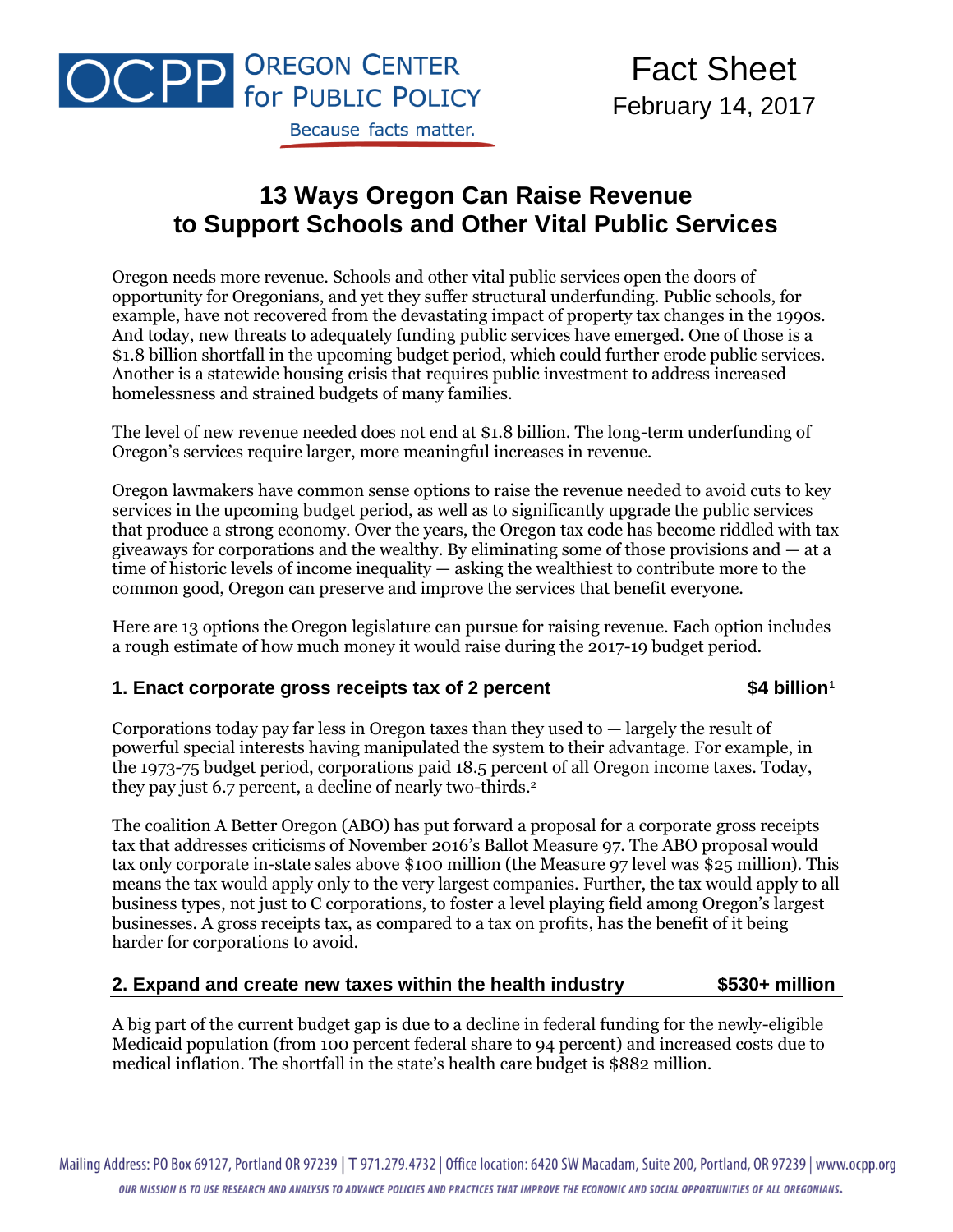#### *13 Ways Oregon Can Raise Revenue to Support Schools and Other Vital Public Services*

Because the Affordable Care Act, including its expansion of Medicaid, has benefitted much of the health care industry, the health care industry should chip in more to support Oregon's Medicaid program, allowing Oregonians to continue to receive the health care they need. Governor Brown has proposed increasing the state's tax on hospitals and reinstating a tax on managed care organizations (MCOs) and insurers, proposals which together would raise an estimated \$530 million. In addition, lawmakers should turn to others in the health care industry to fill the remainder of the health care budget gap. For instance, taxing revenues of other types of health care providers and insurers would raise substantial revenues. Examples of such additional taxes are outlined in the OCPP paper *Oregon Should Turn to the Health Care Industry to Fill Medicaid Budget Gap*. 3

### **3. Reform itemized deductions \$436 million**<sup>4</sup>

By itemizing tax deductions, a taxpayer can shrink his or her tax bill by more than they would if they were to take only the standard deduction. Most taxpayers do not itemize. Oregonians who comprise the top fifth of the income scale claim 47 percent of itemized deductions.<sup>5</sup> Itemized deductions can be reformed by eliminating them all together, capping the total that can be claimed, turning them into a credit so the value of an itemized amount is not greater for those at higher income levels, or phasing them out for higher income taxpayers. The legislature can hold low- and moderate-income households harmless by simultaneously increasing the standard deduction. The option that would generate the most revenue in Oregon would be to repeal all itemized deductions and increase the standard deduction. This reform would raise roughly \$436 million while reducing the taxes of middle and lower income Oregonians.

### **4. Reinstate the top personal income tax rates under Measure 66 \$323 million**<sup>6</sup>

In January 2010, Oregon voters approved Measure 66, which raised taxes on very high income Oregonians. While the measure bumped up Oregon's top marginal tax rates, for the first two years those top rates stood at levels higher than where they ultimately settled. During the initial two years of the measure, joint tax filers with taxable income from \$250,000 to \$500,000 paid a tax rate of 10.8 percent on their income within that range, and a tax rate of 11 percent on taxable income above \$500,000.<sup>7</sup> Those top rates, however, were temporary. After two years, the top rates came down to the current top rate of 9.9 percent on income in excess of \$250,000 for joint filers (half that for single filers). During the time when the higher temporary rates were in place, Oregon's economy grew rapidly, outpacing nearly all other states.<sup>8</sup> Looking to the highest income earners to help cover the budget gap makes sense, given that income inequality in Oregon stands near historic highs.<sup>9</sup>

### **5. Repeal wealthy business owner pass-through income tax break \$183 million**<sup>10</sup>

In 2013, as part of the so-called "Grand Bargain," the legislature created a new tax break mainly benefiting very wealthy business owners. This tax break gives taxpayers the option of a lower tax rate on pass-through income from partnerships, S corporations, and limited liability companies. More than half of the tax benefits go to the wealthiest 1 percent of taxpayers, according to projections from 2013.<sup>11</sup> The law does not require business owners to create any jobs to get the benefit, and there is no evidence that it has created jobs. In her budget, Governor Brown called for repeal of this tax break, which would save \$177 million in the biennium, and another tax break for exporters worth \$6 million, also created by the Grand Bargain.12

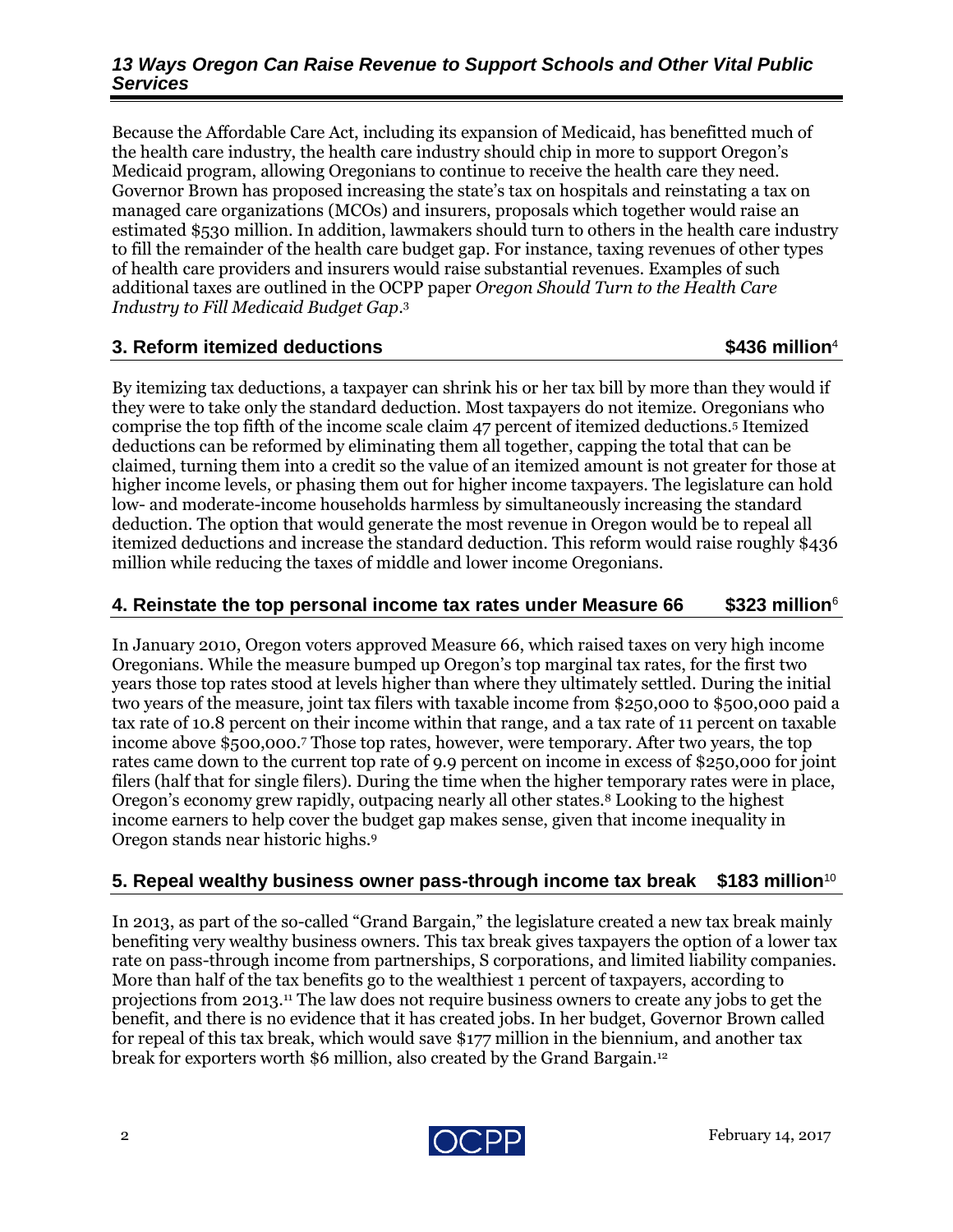# called for raising the cigarette tax from \$1.33 to \$2.18 per pack; the tax cap on cigars from \$0.50

## February 14, 2017  $\bigcap \bigcap D$  3

#### Corporate income tax contributions have declined dramatically over several decades, as corporations have succeeded in gaming the tax system.<sup>14</sup> In opposing Measure 97 on the November 2016 ballot, the corporate lobby argued that businesses should be should be taxed on their profits, not on their sales. Accordingly, lawmakers should raise Oregon's corporate profits tax rates, which are currently set at 6.6 percent and 7.6 percent, depending on taxable income  $(*profiles*)<sub>15</sub>$

## **7. Reform the Oregon mortgage interest deduction \$100+ million**

In the midst of a statewide affordable housing crisis, Oregon's biggest housing program — the Oregon mortgage interest deduction — will spend over \$1 billion in the upcoming budget period subsidizing homeownership, with a majority of the subsidy going to the most well-off Oregonians.<sup>16</sup> The deduction goes so far as to subsidize vacation homes, even as a record number of children in our state experience homelessness.<sup>17</sup> Given it mostly benefits those who don't need help affording a home, it's not surprising that the deduction fails to promote homeownership.<sup>18</sup> Oregon should enact a common-sense reform of the mortgage interest deduction, reducing or eliminating the benefits for those on the upper end of the income scale, while preserving them for middle class and low-income families. The savings should be devoted to solving Oregon's housing crisis.

### **8. Eliminate unproductive tax credits not scheduled to expire \$82 million**

Tax credits not scheduled to expire that do not clearly and effectively promote a social goal should end. These include political contributions (biannual savings of \$12 million), the film production development contribution (\$28 million), renewable resource equipment manufacturing facilities (\$1 million), and business energy facilities, conservation and renewables (\$41 million).<sup>19</sup>

#### **9. Increase taxes on alcohol \$56 million**

Governor Brown has proposed increasing the surcharge on distilled spirits from \$0.50 per bottle to \$1.00, and increasing alcohol licensing fees by 100 percent. The increases would generate an additional \$39 million.<sup>20</sup> Taxes on products with undesirable social outcomes discourages use and generate resources to offset the cost of addressing negative impacts.

In addition to the Governor's proposal, Oregon should increase taxes on beer from \$0.008 (eight-tenths of one cent) per bottle to \$0.011 (a little over one cent), which would generate an estimated additional \$6 million per biennium.<sup>21</sup> Oregon has one of the lowest beer taxes in the country, above only Kentucky. The proposed beer tax of \$0.116 per gallon would move Oregon one notch up to 49th lowest among states and the District of Columbia. Furthermore, Oregon could increase taxes on wine from \$0.126 per bottle to \$0.172, which would raise \$11 million in the next biennium, while still remaining the  $47<sup>th</sup>$  lowest among states and the District of Columbia.<sup>22</sup>

### **10. Increase taxes on tobacco 6. Increase taxes on tobacco \$35 million**<sup>23</sup>

Governor Brown has proposed increasing the tax on tobacco products. Specifically, she has

#### **6. Increase corporate tax rates 1 percentage point \$149 million**<sup>13</sup>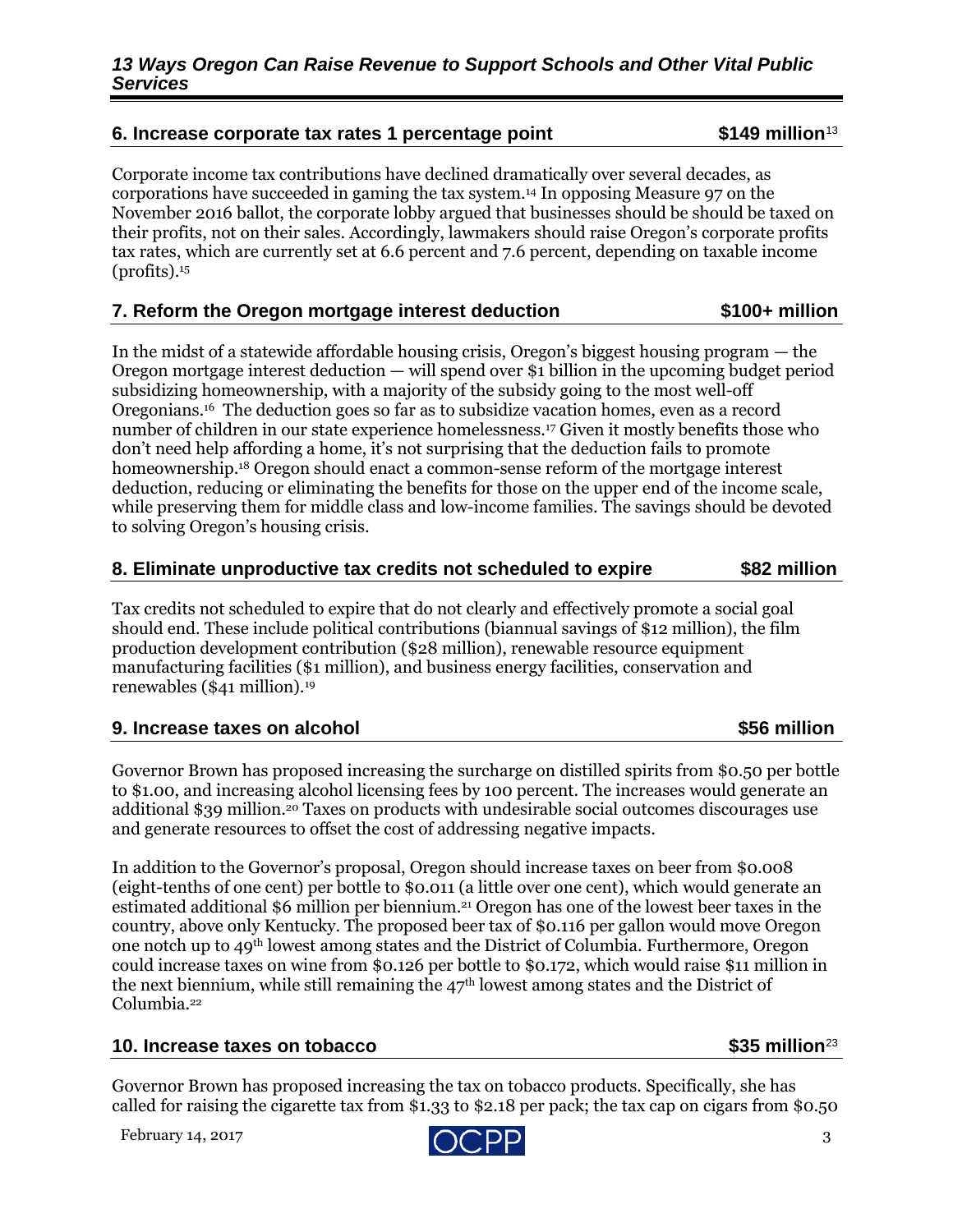#### *13 Ways Oregon Can Raise Revenue to Support Schools and Other Vital Public Services*

per cigar to \$1.00; the rate on snuff from \$1.78 per ounce to \$2.67; and the tax rate of all other tobacco products from 65 percent of the wholesale price to 75 percent.<sup>24</sup> Such taxes discourage use of products that have negative outcomes and would raise millions to help offset the costs of addressing those impacts, in addition to \$35 million for the General Fund. The Governor's proposed tax on cigarettes would move Oregon's tax from 33th highest to 17th highest among states and the District of Columbia.<sup>25</sup>

#### **11. Allow expiring tax credits to expire \$28 million**<sup>26</sup>

Certain business and personal tax credits are scheduled to expire (sunset) during the upcoming biennium. In her budget, the Governor calls for allowing some of these tax credits to expire. These include two business research credits and four renewable energy tax credits.<sup>27</sup> There is no evidence these credits encouraged behavior that would not have happened without the credit. The legislature should follow the Governor's recommendation.

#### **12. Restore the top corporate tax bracket to \$250,000 in profits** \$22 million $^{28}$

Setting Oregon's top corporate income tax bracket to start at \$250,000 in profits would not be novel, but rather would restore the top bracket to a previous level. In 2010, Measure 67 added a corporate minimum income tax bracket for profits above \$250,000. Under that measure, beginning in 2013, the threshold rose to \$10 million, meaning the top rate applied only to profits above \$10 million. During the 2013 Special Session, the Legislature changed the tax bracket to apply to profits above \$1 million, where it is set currently. Oregon's economy performed exceptionally well during the 2010-2012 period when the top corporate income tax bracket started at \$250,000.<sup>29</sup>

#### **13. Expand list of offshore tax havens revenue impact unknown**

In 2013, the Oregon legislature enacted a law designed to make it harder for corporations to avoid income taxes through the use of offshore tax havens. It requires corporations to include in their Oregon tax returns the income and apportionment factors of subsidiaries incorporated in countries designated by the legislature to be tax havens. The current list, however, fails to include some of the biggest tax havens: Netherlands, Ireland, Switzerland, and Hong Kong, for example.<sup>30</sup> The legislature should expand the list of required reportable tax havens to include these and other notorious tax havens.

#### **Endnotes**

<sup>1</sup> *The Services Oregon Families Need and a Proposal to Fund Them*, A Better Oregon, available at http://www.abetteroregon.org/wp-content/uploads/2016/12/A-Better-Oregon-Report.pdf.

<sup>2</sup> *The Gaming and Decline of Oregon Corporate Taxes*, Oregon Center for Public Policy, June 29, 2016, available at http://www.ocpp.org/2016/06/29/executive-summary-corporate-tax-decline/.

<sup>3</sup> Discussion of these taxes in *Oregon Should Turn to Health Industry to Fill Medicaid Budget Gap*, Oregon Center for Public Policy, January 18, 2017.

<sup>4</sup> *2016 Oregon Public Finance: Basic Facts*, Research Report #1-16, Legislative Revenue Office, February 1, 2016, op. cit., p, B6.

<sup>5</sup> 2014 income tax data from the Oregon Department of Revenue accessed at https://www.oregon.gov/DOR/programs/gov-research/Pages/research-personal.aspx.

<sup>6</sup> *2016 Oregon Public Finance: Basic Facts*, Research Report #1-16, Legislative Revenue Office, February 1, 2016, op. cit., p. B6.

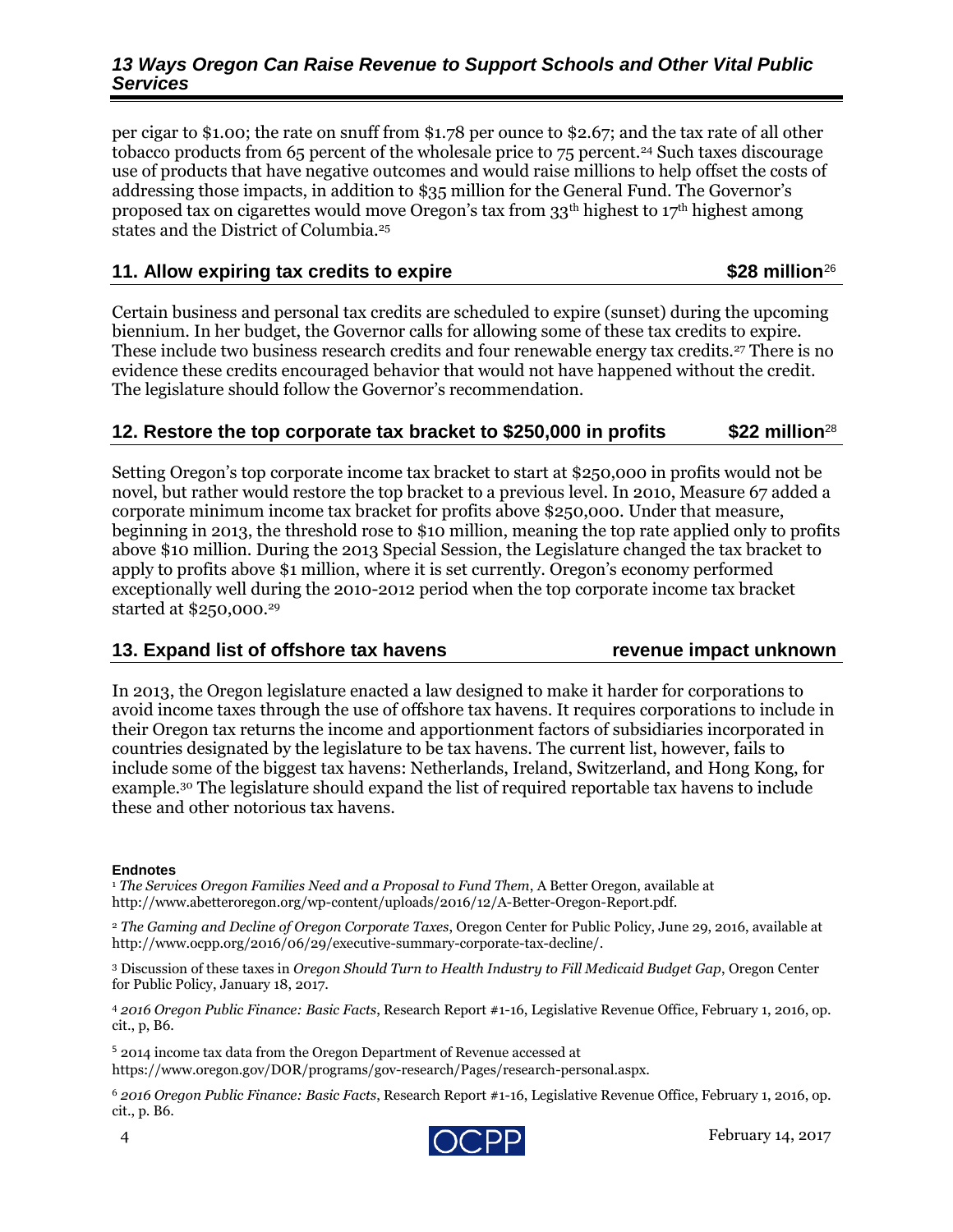$\overline{\phantom{a}}$ <sup>7</sup> *Research Report Measures 66 and 67*, Legislative Revenue Office, November 2009, available at [https://www.oregonlegislature.gov/lro/Documents/11-19-09%20RR%206-09%20Measures%2066-67.pdf.](https://www.oregonlegislature.gov/lro/Documents/11-19-09%20RR%206-09%20Measures%2066-67.pdf)

<sup>8</sup> *No Correlation: Economic Growth and Tax Rates on the Rich*, Oregon Center for Public Policy, March 23, 2016, available at http://www.ocpp.org/2013/03/26/fs2013032-no-correlation-economic-growth-taxes/).

<sup>9</sup> *Outsized Gains at the Top Worsen Oregon Income Inequality*, Oregon Center for Public Policy, June 9, 2016, [http://www.ocpp.org/2016/06/09/fs20160609-oregon-income-inequality-worse/.](http://www.ocpp.org/2016/06/09/fs20160609-oregon-income-inequality-worse/)

<sup>10</sup> *Governor's Budget 2017-19*, p. 349-350, available at https://www.oregon.gov/das/Financial/Documents/2017- 19\_gb.pdf.

<sup>11</sup> *Analysis of Tax Provisions in "Grand Bargain",* slideshow, Oregon Center for Public Policy, September 9, 2013, slide 11, available at http://www.ocpp.org/2013/09/25/20130925slide-analysis-tax-provision-grand-bargain/.

<sup>12</sup> *Governor's Budget 2017-19*, op. cit., p. 349-350. As part of the 2013 "Grand Bargain," the legislature copied a federal tax break for exporters. As a result, an export business that establishes an Interest Charge Domestic International Sales Corporation (IC-DISC) can pay a lower state income tax rate. In addition, the IC-DISC converts ordinary income paid to business owners to dividend income, which can be subtracted from an owner's personal income reported to Oregon. The law does not require businesses to create any jobs to take advantage of this tax break, and there is no evidence that is has created jobs. *2013 Special Session Summary Tax Policy Changes*, Research Report #4-13, Legislative Revenue Office, November 2013, available at

https://www.oregonlegislature.gov/lro/Documents/HB%203601%20Research%20Report.pdf

<sup>13</sup> *2016 Oregon Public Finance: Basic Facts*, Research Report #1-16, Legislative Revenue Office, February 1, 2016, op. cit., p. B6.

<sup>14</sup> *The Gaming and Decline of Oregon Corporate Taxes*, Oregon Center for Public Policy, June 29, 2016.

<sup>15</sup> *2016 Oregon Public Finance: Basic Facts*, Research Report #1-16, Legislative Revenue Office, February 1, 2016, op. cit., p. C13.

<sup>16</sup> Ibid., *Oregon Should Turn to Health Industry to Fill Medicaid Budget Gap*, Oregon Center for Public Policy, January 18, 2017.

<sup>17</sup> "Homeless Student Data Released: Despite improving economy, number of homeless students exceeds recession level," Oregon Department of Education, November 22, 2016, available at [http://www.ode.state.or.us/news/announcements/announcement.aspx?ID=14220&TypeID=5.](http://www.ode.state.or.us/news/announcements/announcement.aspx?ID=14220&TypeID=5)

<sup>18</sup> *The Mortgage Interest Deduction: Oregon's Biggest (and Ineffective) Housing Subsidy*, Oregon Center for Public Policy, May 4, 2015, available at [http://www.ocpp.org/2015/05/04/fs20150504-oregon-mortgage-interest](http://www.ocpp.org/2015/05/04/fs20150504-oregon-mortgage-interest-deduction/)[deduction/.](http://www.ocpp.org/2015/05/04/fs20150504-oregon-mortgage-interest-deduction/)

<sup>19</sup> Revenue impact figures from *Tax Expenditure Report 2017-19*, Oregon Department of Revenue, Appendix E, available at https://www.oregon.gov/DOR/programs/gov-research/Documents/full-tax-expenditure\_2017-19.pdf.

<sup>20</sup> *Governor's Budget 2017-19*, op. cit., p. 349-350.

<sup>21</sup> *2016 Oregon Public Finance: Basic Facts*, Research Report #1-16, Legislative Revenue Office, February 1, 2016, p, B6, available at https://www.oregonlegislature.gov/lro/Documents/Basic%20Facts%202016.pdf.

<sup>22</sup> OCPP analysis of data from *2016 Oregon Public Finance: Basic Facts*, Research Report #1-16, Legislative Revenue Office, February 1, 2016, op. cit., p. J3.

<sup>23</sup> The Governor's proposed tax increase on cigarettes would generate an estimated \$21.5 million. The Governor's proposed tax increase on other tobacco products would generate an estimated \$13.7 million in the 2017-19 biennium. See *Governor's Budget 2017-19,* p. 349, available at https://www.oregon.gov/das/Financial/Documents/2017- 19\_gb.pdf.

<sup>24</sup> *Governor's Budget 2017-19*, op. cit., p. 349-350.

<sup>25</sup> OCPP analysis of data in *2016 Oregon Public Finance: Basic Facts*, Research Report #1-16, Legislative Revenue Office, February 1, 2016, op. cit., p. J3.

<sup>26</sup> OCPP analysis of data in *Tax Expenditure Report* 2017-19, Oregon Department of Revenue, p. 7, op. cit.

<sup>27</sup> Ibid.

<sup>28</sup> *2016 Oregon Public Finance: Basic Facts*, Research Report #1-16, Legislative Revenue Office, February 1, 2016, op. cit., p. B6.

February 14, 2017  $\bigcirc$  DD